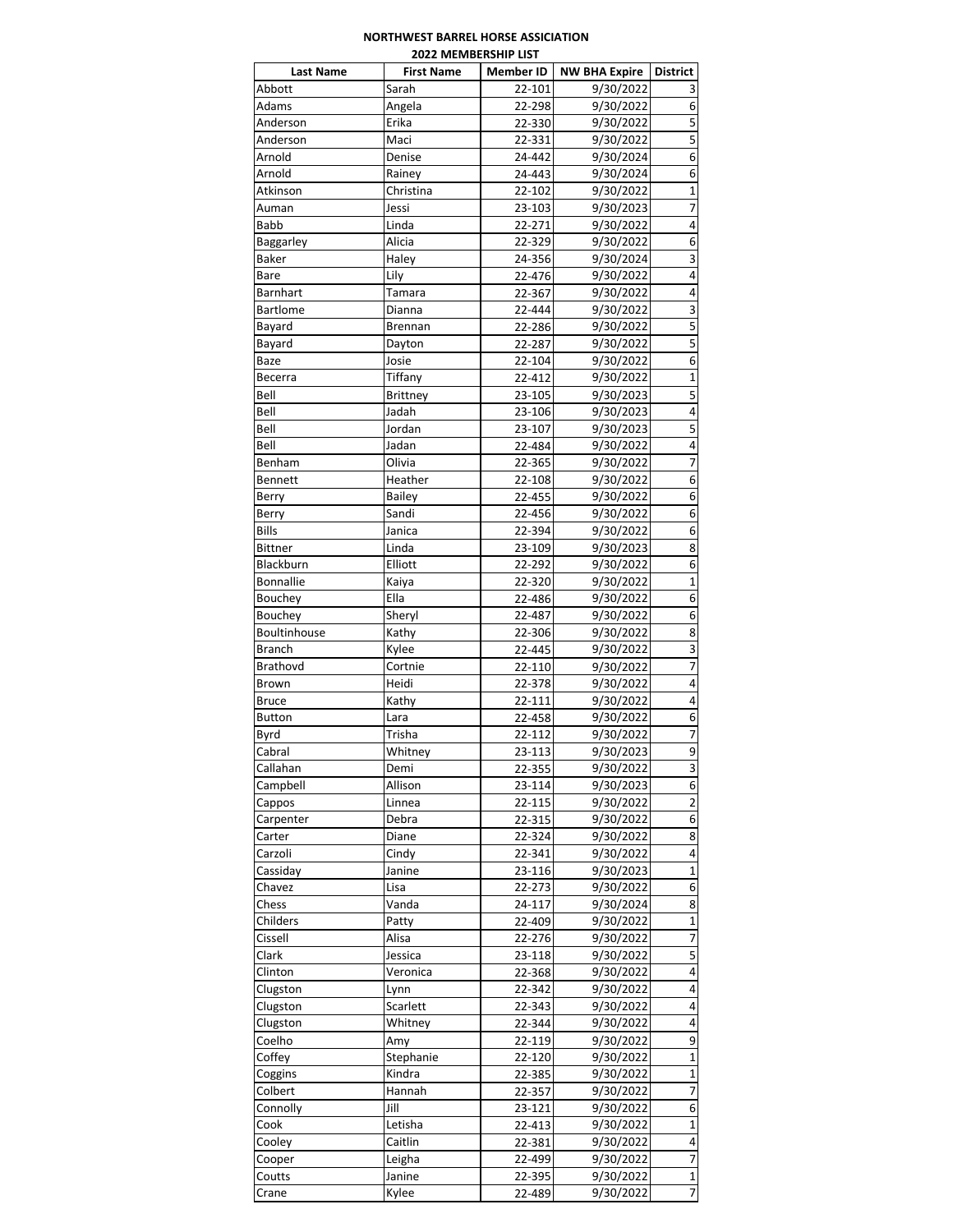| <b>Last Name</b> | <b>First Name</b> | Member ID | <b>NW BHA Expire   District</b> |                         |
|------------------|-------------------|-----------|---------------------------------|-------------------------|
| Cravens          | Julie             | 22-369    | 9/30/2022                       | 6                       |
| Critcher         | Jean              | 22-446    | 9/30/2022                       | 3                       |
| Crookshank       | Kylie             | 22-384    | 9/30/2022                       | $\mathbf{1}$            |
| Cross            | Aime Lynn         | 22-470    | 9/30/2022                       | 5                       |
| Dahlstrom        | Kathi             | 22-122    | 9/30/2022                       | $\overline{7}$          |
| Dahlstrom        | Teaka             | 22-123    | 9/30/2022                       | $\overline{7}$          |
|                  |                   |           |                                 |                         |
| Davidson         | Jessica           | 23-124    | 9/30/2023                       | $\mathbf{1}$            |
| Davis            | Sausha            | 22-125    | 9/30/2022                       | 4                       |
| Deboer           | Amy               | 22-126    | 9/30/2022                       | 7                       |
| Deen             | Makayla           | 23-127    | 9/30/2023                       | 6                       |
| Deines           | Tami              | 23-128    | 9/30/2023                       | 6                       |
| Denniston        | Mindy             | 22-129    | 9/30/2022                       | 6                       |
| DeRoo            | Savannah          | 22-500    | 9/30/2022                       | 8                       |
| Dooney           | Shayla            | 22-393    | 9/30/2022                       | 4                       |
|                  |                   |           |                                 |                         |
| Dorsey           | Janie             | 23-130    | 9/30/2023                       | 6                       |
| Dorsey           | Xena              | 23-131    | 9/30/2023                       | 6                       |
| Dugan            | Lexxie            | 22-132    | 9/30/2022                       | 6                       |
| Durkin           | Maddy             | 22-414    | 9/30/2022                       | 1                       |
| Dyar             | Rylee             | 22-479    | 9/30/2022                       | 4                       |
| Dyar             | Kylee             | 22-480    | 9/30/2022                       | 4                       |
| Easche           | Autumn            | 22-133    | 9/30/2022                       | 6                       |
| Easterday        | Tatum             | 22-345    | 9/30/2022                       | 4                       |
|                  | Liz               | 22-447    |                                 | 3                       |
| Eastman          |                   |           | 9/30/2022                       |                         |
| Eastridge        | Jody              | 22-304    | 9/30/2022                       | 8                       |
| Eiter            | Kandice           | 24-134    | 9/30/2024                       | 4                       |
| Eiter            | Kaylee            | 24-135    | 9/30/2024                       | 4                       |
| Elsberg          | Kloee             | 23-136    | 9/30/2023                       | $\overline{2}$          |
| Eng              | Becky             | 22-293    | 9/30/2022                       | 6                       |
| Epps             | Angela            | 23-137    | 9/30/2023                       | $\overline{\mathbf{c}}$ |
| Esche            | Dana              | 22-138    | 9/30/2022                       | 6                       |
| Fant             | Kylie             | 23-139    | 9/30/2023                       | $\mathbf{1}$            |
|                  |                   |           |                                 |                         |
| Feist            | Jasmin            | 22-140    | 9/30/2022                       | 5                       |
| Foglio           | Mystee            | 22-282    | 9/30/2022                       | 8                       |
| Forsberg         | Hannah            | 22-335    | 9/30/2022                       | 4                       |
| Freeman          | Rhea              | 22-501    | 9/30/2022                       | $\overline{\mathbf{c}}$ |
| Friedrick        | Viki              | 22-488    | 9/30/2022                       | 8                       |
| Frye             | Graycie           | 23-141    | 9/30/2023                       | 4                       |
| Frye             | Molly             | 23-142    | 9/30/2023                       | 4                       |
| Fuller           | Jessica           | 22-481    | 9/30/2022                       | 4                       |
|                  | Rosie             | 22-274    |                                 | 9                       |
| Gallaher         |                   |           | 9/30/2022                       |                         |
| Gallik           | Tyne              | 22-336    | 9/30/2022                       | 4                       |
| Gann             | Teagan            | 22-143    | 9/30/2022                       | 4                       |
| Gaskill          | Ursela            | 24-454    | 9/30/2024                       | 6                       |
| Gatewood         | Jenifer           | 22-288    | 9/30/2022                       | 6                       |
| Gibson           | Pamela            | 22-283    | 9/30/2022                       | 7                       |
| Gidley           | Briana            | 23-144    | 9/30/2023                       | 7                       |
| Gordon           | Katie             | 22-502    | 9/30/2022                       | 4                       |
| Gorham           | Ashley            | 22-145    | 9/30/2022                       | 4                       |
|                  |                   |           |                                 |                         |
| Gorman           | Makaia            | 22-310    | 9/30/2022                       | 6                       |
| Gray             | Amber             | 22-146    | 9/30/2022                       | $\overline{\mathbf{3}}$ |
| Greene           | Hanah             | 22-370    | 9/30/2022                       | $\pmb{4}$               |
| Greer            | Carolyn           | 24-147    | 9/30/2024                       | 7                       |
| Gregg            | Dana              | 22-317    | 9/30/2022                       | $\overline{9}$          |
| Gropp            | Faith             | 23-148    | 9/30/2023                       | 4                       |
| Guinn            | Lauren            | 22-149    | 9/30/2022                       | 8                       |
| Guinn            | Wendy             | 22-150    | 9/30/2022                       | 8                       |
|                  |                   |           |                                 | 3                       |
| Hagerstad        | Kim               | 22-490    | 9/30/2022                       |                         |
| Hammer           | Cheyenne          | 22-396    | 9/30/2022                       | 6                       |
| Hammon           | Olivia            | 24-353    | 9/30/2024                       | 5                       |
| Hampton          | Hailey            | 22-448    | 9/30/2022                       | 3                       |
| Haney            | Stacie            | 22-332    | 9/30/2022                       | $\overline{9}$          |
| Hawkins          | Lisa              | 22-151    | 9/30/2022                       | 3                       |
| Hendren          | Madison           | 23-153    | 9/30/2023                       | $\mathbf{1}$            |
|                  |                   | 22-278    | 9/30/2022                       | 9                       |
| Henry            | Payden            |           |                                 |                         |
| Hiebert          | Amber             | 22-379    | 9/30/2022                       | 4                       |
| Hiett            | Megan             | 22-301    | 9/30/2022                       | $\overline{\mathbf{1}}$ |
| Hillmer          | Tawnee            | 22-397    | 9/30/2022                       | $\mathbf{1}$            |
| Hines            | Michelle          | 22-464    | 9/30/2022                       | 9                       |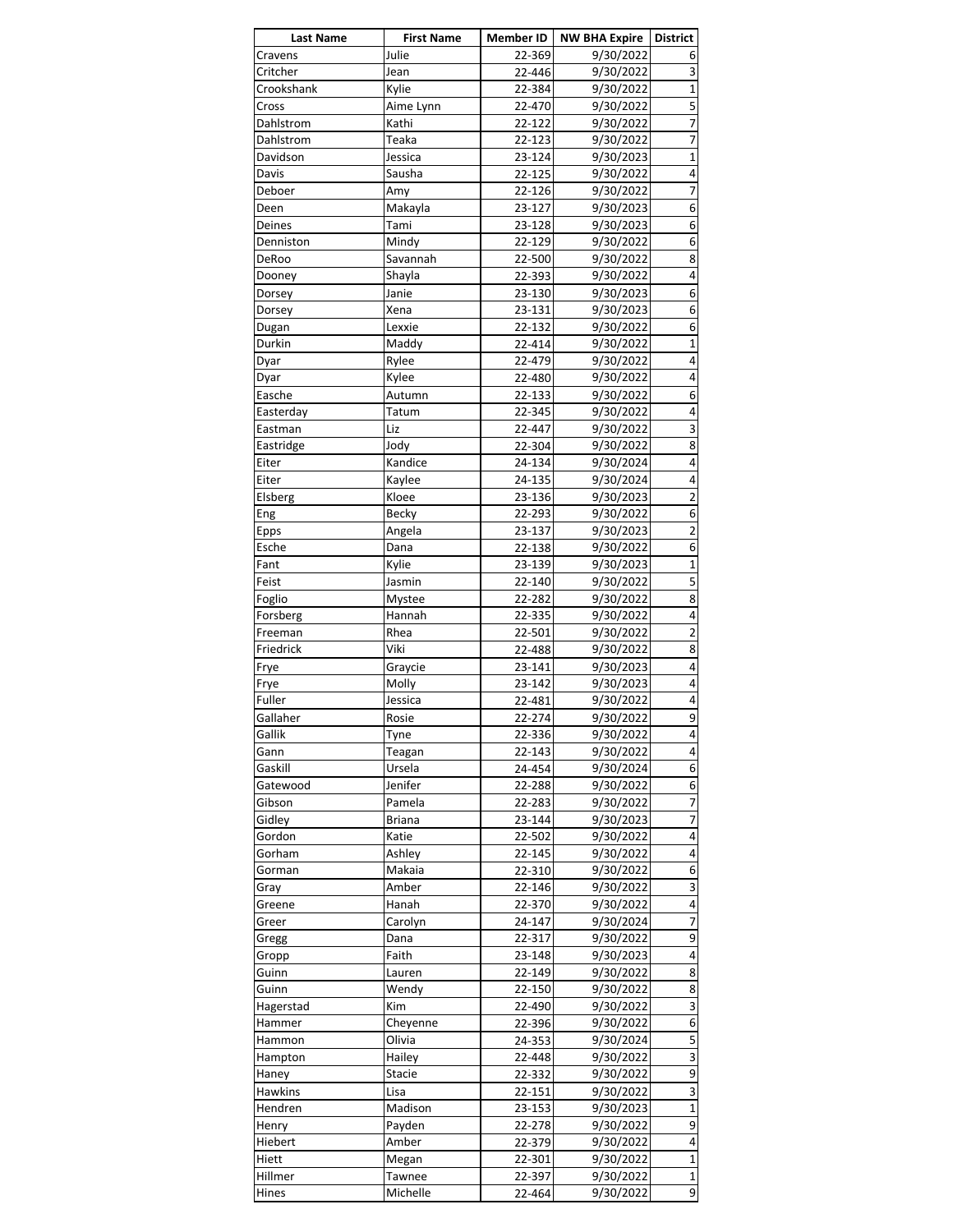| <b>Last Name</b>            | <b>First Name</b> | Member ID        | NW BHA Expire          | <b>District</b>                |
|-----------------------------|-------------------|------------------|------------------------|--------------------------------|
| Hockett                     | Kathy             | 22-325           | 9/30/2022              | 8                              |
| Hojem                       | Kali              | 23-154           | 9/30/2023              | 8                              |
| Holcomb                     | Shelley           | 22-410           | 9/30/2022              | 4                              |
| Holden                      | Kathryn           | 23-155           | 9/30/2023              | 7                              |
| Hollinger                   | April             | 22-156           | 9/30/2022              | 6                              |
| Hopf                        | Sara              | 22-157           | 9/30/2022              | 5                              |
| Howe                        | Taylor            | 22-158           | 9/30/2022              | 4                              |
| Hull                        | Hannah            | 22-498           | 9/30/2022              | 6                              |
| Hyatt                       | Crysta            | 23-159           | 9/30/2023              | 4                              |
| Irons                       | Kiley             | 23-160           | 9/30/2023              | 4                              |
| Ives                        | Kennedy           | 22-161           | 9/30/2022              | $\mathbf{1}$                   |
| Ivester                     | <b>Bayleigh</b>   | 22-474           | 9/30/2022              | $\mathbf{1}$                   |
| Jacobs                      | Payton            | 22-162           | 9/30/2022              | $\mathbf{1}$                   |
| Jacobsen                    | Emma              | 22-399           | 9/30/2022              | $\mathbf{1}$                   |
| Jensen                      | Marsha            | 22-163           | 9/30/2022              | 6                              |
| Jensen                      | Susan             | 23-164           | 9/30/2023              | 6                              |
| Jess                        | Jamie             | 22-398           | 9/30/2022              | 6                              |
| Jewell                      | Danika            | 22-165           | 9/30/2022              | 5                              |
| Jewell                      | Tina Carollo      | 22-166           | 9/30/2022              | 5                              |
| Johnson                     | Sandi             | 22-167           | 9/30/2022              | 7                              |
| Johnson                     | Tori              |                  | 9/30/2022              | 7                              |
|                             |                   | 22-371           |                        | $\overline{1}$                 |
| Johnson                     | Tammy             | 22-415           | 9/30/2022              |                                |
| Jones                       | Peggy             | 22-168           | 9/30/2022              | 8                              |
| Jones                       | Carol             | 24-366           | 9/30/2024              | 9                              |
| Jones                       | Rose              | 22-461           | 9/30/2022              | 6                              |
| Kasinger                    | Ashlynn           | 22-364           | 9/30/2022              | 4                              |
| Keehn                       | Autumn            | 22-471           | 9/30/2022              | 5                              |
| Kelly                       | Nichole           | 22-277           | 9/30/2022              | 9                              |
| Kelpman                     | Michaun           | 23-169           | 9/30/2023              | $\overline{2}$                 |
| Kelpman                     | Mikenna           | 23-170           | 9/30/2023              | $\overline{2}$                 |
| Kentch                      | Kalirae           | 23-171           | 9/30/2023              | 6                              |
| Kernkamp                    | Savannah          | 22-358           | 9/30/2022              | 4                              |
| Killam                      | Dayna             | 22-465           | 9/30/2022              | 5                              |
| Knowles                     | Amanda            | 22-467           | 9/30/2022              | $\overline{2}$                 |
| Koler                       | Roxanne           | 22-503           | 9/30/2022              | 4                              |
| Krueger                     | Kimber            | 22-318           | 9/30/2022              | 6                              |
| Kuhlmann                    | Kimber            | 22-172           | 9/30/2022              | $\overline{2}$                 |
| Kuhlmann                    | Lacey             | 22-173           | 9/30/2022              | $\overline{\mathbf{c}}$        |
| La Pier                     | Darcy             | 23-174           | 9/30/2023              | 8                              |
| Lane                        | Cindy             | 23-175           | 9/30/2023              | 9                              |
| Lasley                      | Skyler            | 22-504           | 9/30/2022              | 7                              |
| Lauer                       | Samantha          | 23-176           | 9/30/2023              | $\mathbf{1}$                   |
| Lee                         | Keaton            | 22-177           | 9/30/2022              | 4                              |
| Lee                         | Lisa              | 22-178           | 9/30/2022              | $\overline{4}$                 |
| Lee                         | Joanie            | 22-494           | 9/30/2022              | 6                              |
|                             |                   |                  | 9/30/2022              | $\overline{2}$                 |
| Leith                       | Chandler          | 22-505           |                        |                                |
| Lemke                       | Cathy             | 22-327           | 9/30/2022              | 6                              |
| Lemke                       | Cheyenne          | 22-328           | 9/30/2022              | 6                              |
| Lennox                      | <b>Brenda</b>     | 22-179           | 9/30/2022              | 9                              |
| Lindsey                     | Ashley            | 23-180           | 9/30/2023              | $\mathbf{1}$                   |
| Lorenz-wikeepa              | Angie             | 23-181           | 9/30/2023              | $\overline{7}$                 |
| Lovins                      | Trudy             | 22-182           | 9/30/2022              | 9                              |
| Lowe                        | Krystal           | 22-417           | 9/30/2022              | $\mathbf{1}$                   |
| Lowe                        | Elise             | 22-416           | 9/30/2022              | $\mathbf{1}$                   |
| Lowell                      | Diane             | 22-183           | 9/30/2022              | $\overline{2}$                 |
| Lund                        | Taylon            | 22-449           | 9/30/2022              | $\overline{4}$                 |
| Luszey                      | Diana             | 23-184           | 9/30/2023              | $\mathbf{1}$                   |
| Lutton                      | Kendra            | 22-418           | 9/30/2022              | $\mathbf{1}$                   |
| Lyons                       | Michele           | 22-185           | 9/30/2022              | 9                              |
| MacRae                      | Kim               | 22-495           | 9/30/2022              | 6                              |
| Macy                        | Mara              | 22-372           | 9/30/2022              | $\overline{2}$                 |
| Manjarres                   | Gail              | 22-322           | 9/30/2022              | 9                              |
| Manjarres                   | Kristyn           | 22-323           | 9/30/2022              | 9                              |
| Marchand                    | Dottie            | 23-186           | 9/30/2023              | $\overline{2}$                 |
|                             |                   | 24-459           | 9/30/2024              | 6                              |
|                             |                   |                  |                        |                                |
|                             | Lucie Jane        |                  |                        |                                |
| Marchand<br>Marsh<br>Martin | Fiona<br>Amber    | 22-314<br>22-187 | 9/30/2022<br>9/30/2022 | $\mathbf{1}$<br>$\overline{2}$ |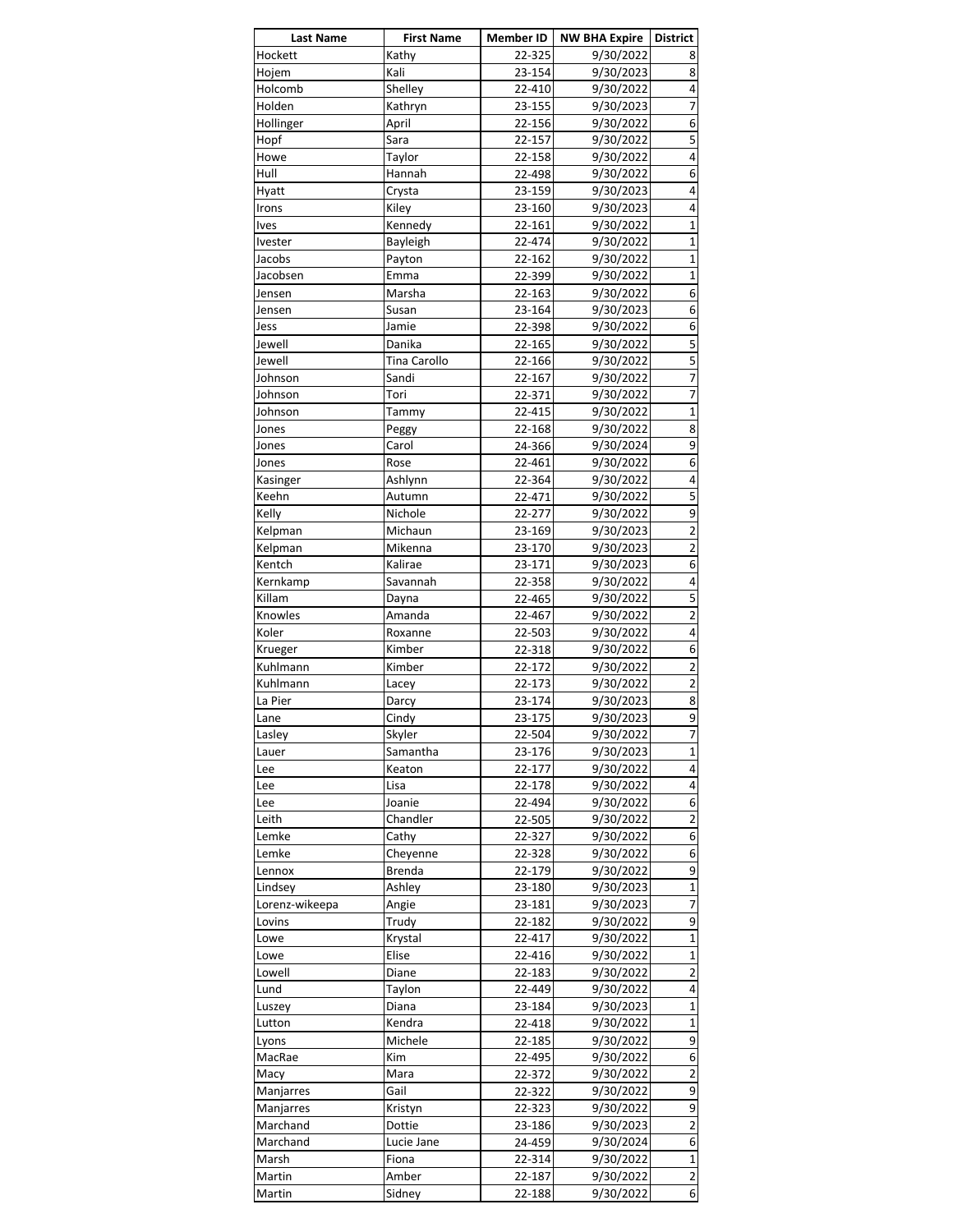| <b>Last Name</b> | <b>First Name</b>     | <b>Member ID</b> | NW BHA Expire   District |                                      |
|------------------|-----------------------|------------------|--------------------------|--------------------------------------|
| Martin           | Karen                 | 22-299           | 9/30/2022                | 6                                    |
| Martin           | <b>Brooke</b>         | 22-321           | 9/30/2022                | 9                                    |
| Mattheisen       | Amanda                | 22-294           | 9/30/2022                | 6                                    |
| Maynard          | Katy                  | 22-189           | 9/30/2022                | 4                                    |
| McComas          | Laurie                | 22-496           | 9/30/2022                | 6                                    |
| McKee            | Monte                 | 22-468           | 9/30/2022                | $\overline{2}$                       |
| McKee            | Haley                 | 22-469           | 9/30/2022                | $\overline{\mathbf{c}}$              |
| Mckinney         | Tanisha               | 22-190           | 9/30/2022                | 9                                    |
| McKinsey         | Kaitlyn               | 22-359           | 9/30/2022                | $\overline{\overline{\overline{5}}}$ |
| McMillan         | Bobo                  | 22-307           | 9/30/2022                | 9                                    |
| Mcneilly         | Kasaundra             | 23-191           | 9/30/2023                | $\mathbf{1}$                         |
| Meyer            | Madeline              | 22-192           | 9/30/2022                | 6                                    |
| Meyer            | Chelan                | 22-419           | 9/30/2022                | $\mathbf{1}$                         |
| Michel           | Lahalee               | 22-482           | 9/30/2022                | 2                                    |
| Moncrief         | Jeniffer              | 22-285           | 9/30/2022                | 5                                    |
| Monge            | Ciara                 | 22-387           | 9/30/2022                | 4                                    |
|                  |                       |                  |                          |                                      |
| Monge            | Casie                 | 22-388           | 9/30/2022                | 4                                    |
| Moomaw           | Marla                 | 22-346           | 9/30/2022                | 6                                    |
| Moon             | Adler                 | 23-193           | 9/30/2023                | 6                                    |
| Moon             | Azlee                 | 23-194           | 9/30/2023                | 6                                    |
| Moore            | Crystal               | 23-195           | 9/30/2023                | 3                                    |
| Moore            | Jacey                 | 22-196           | 9/30/2022                | 6                                    |
| Moore            | Cindy                 | 22-492           | 9/30/2022                | 7                                    |
| Most             | <b>Tru River Blue</b> | 22-477           | 9/30/2022                | 8                                    |
| Mull             | Shelly                | 24-197           | 9/30/2024                | 8                                    |
| Munkers          | Mary Ann              | 22-302           |                          | 9                                    |
| Murphy           | Matea                 | 22-198           | 9/30/2022                | 6                                    |
| Murphy           | Corrie                | 22-420           | 9/30/2022                | 1                                    |
| Navarrete        | Melisa                | 22-421           | 9/30/2022                | $\overline{1}$                       |
| Neilson          | Riley                 | 23-199           | 9/30/2023                | 4                                    |
| Nelson           | Madison               | 22-295           | 9/30/2022                | 6                                    |
| Neumann          | Cierra                | 22-200           | 9/30/2022                | 3                                    |
| Neumann          | Skyler                | 22-201           | 9/30/2022                | $\overline{\mathbf{3}}$              |
| Nielsen          | Josie                 | 22-360           | 9/30/2022                | 4                                    |
| <b>Norris</b>    | Kiya                  | 23-202           | 9/30/2023                | 6                                    |
| Nowlin (Keyes)   | Hanna                 | 23-203           | 9/30/2023                | 6                                    |
| Oien             | Dawn                  | 23-204           | 9/30/2023                | $\overline{5}$                       |
| Olson            | Lila                  | 23-205           | 9/30/2023                | 4                                    |
|                  |                       | 22-422           | 9/30/2022                | $\mathbf{1}$                         |
| Olson            | Rhianna               |                  |                          |                                      |
| Osborne          | Candice               | 23-206           | 9/30/2023                | 9                                    |
| Ostic            | Amanda                | 22-493           | 9/30/2022                | 6                                    |
| Ott              | Heidi                 | 22-473           | 9/30/2022                | $\overline{2}$                       |
| Otter            | Meg                   | 22-382           | 9/30/2022                | $\overline{1}$                       |
| Overbay          | Erin                  | 22-207           | 9/30/2022                | 8                                    |
| Parker           | Leigh                 | 22-373           | 9/30/2022                | 4                                    |
| Parks            | Sam                   | 22-208           | 9/30/2022                | 4                                    |
| Parsons          | Terry                 | 24-275           | 9/30/2024                | 4                                    |
| Parvin           | Karen                 | 22-209           | 9/30/2022                | 3                                    |
| Paskett          | Shayla                | 22-450           | 9/30/2022                | 3                                    |
| Patterson        | Shannon               | 22-290           | 9/30/2022                | 6                                    |
| Paye             | Debbie                | 22-451           | 9/30/2022                | 3                                    |
| Payne            | Kari                  | 24-210           | 9/30/2024                | 5                                    |
| Payne            | Justice               | 22-506           | 9/30/2022                | $\overline{\mathbf{3}}$              |
| Penny            | Mallory               | 22-423           | 9/30/2022                | $\mathbf{1}$                         |
| Perez            | Amy                   | 22-491           | 9/30/2022                | $\overline{7}$                       |
| Perkins          | Holli                 | 22-497           | 9/30/2022                | 6                                    |
| Peters           | Pandy                 | 22-312           | 9/30/2022                | 8                                    |
| Peterson         | Makenzie              | 22-211           | 9/30/2022                | $\mathbf{1}$                         |
|                  |                       |                  |                          |                                      |
| Philippi         | Ainsley               | 22-212           | 9/30/2022                | 6<br>6                               |
| Philippi         | Kara                  | 22-213           | 9/30/2022                | $\overline{4}$                       |
| Phillips         | Hope                  | 22-460           | 9/30/2022                |                                      |
| Pierce           | Susan                 | 22-424           | 9/30/2022                | $\mathbf{1}$                         |
| Pierson          | Haylie                | 22-214           | 9/30/2022                | 4                                    |
| Plagerman        | Larry                 | 24-215           | 9/30/2024                | $\mathbf{1}$                         |
| Poitras          | Judy                  | 22-216           | 9/30/2022                | 9                                    |
| Poor             | Skyler                | 22-217           | 9/30/2022                | $\mathbf{1}$                         |
|                  |                       |                  |                          |                                      |
| Porter           | Jessie                | 22-337           | 9/30/2022                | $\overline{\mathbf{r}}$              |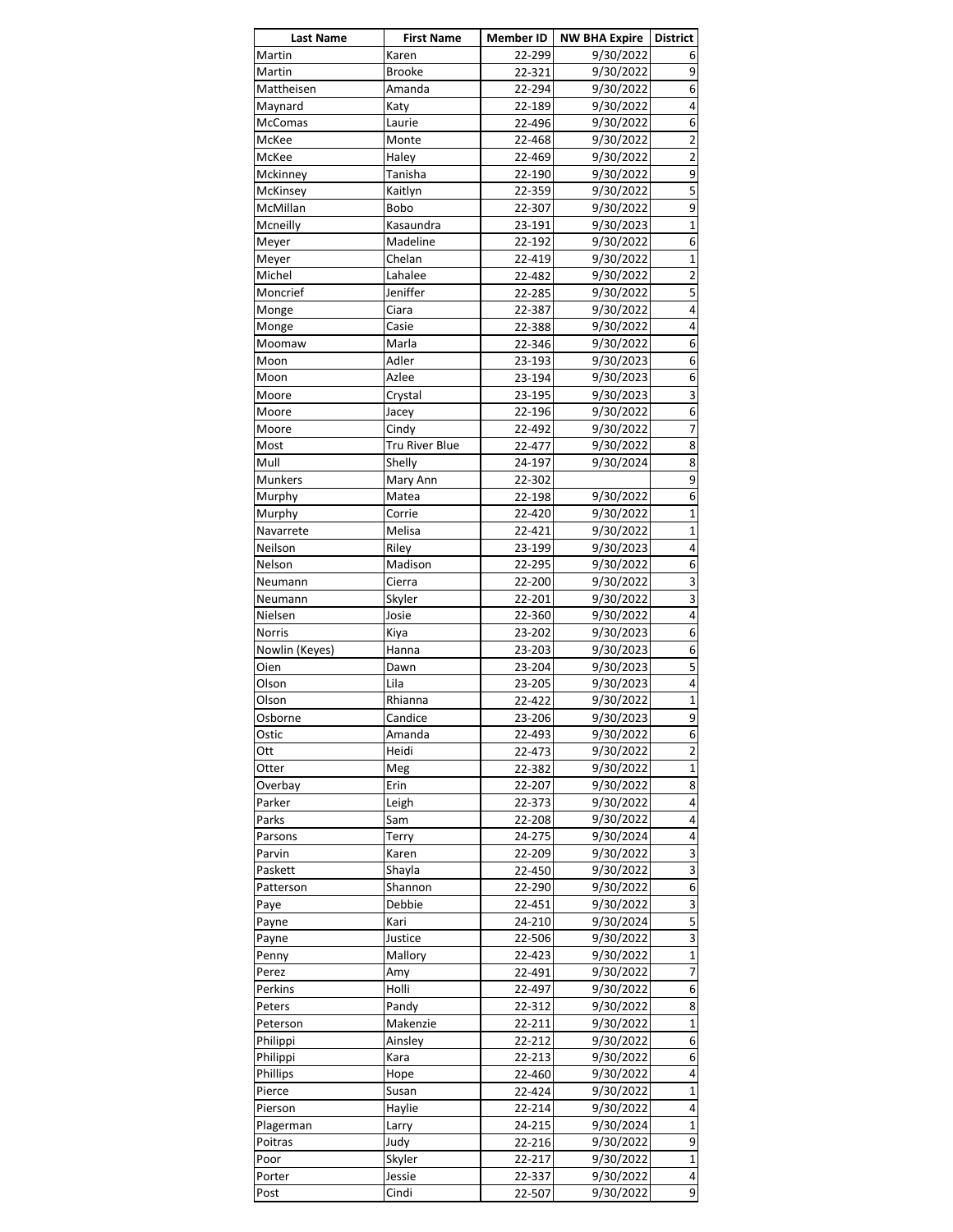| <b>Last Name</b> | <b>First Name</b> | Member ID        | <b>NW BHA Expire   District</b> |                              |
|------------------|-------------------|------------------|---------------------------------|------------------------------|
| Post             | Montana           | 22-508           | 9/30/2022                       | 9                            |
| Powers           | Brynn             | 22-218           | 9/30/2022                       | 7                            |
| Quintasket       | Talia (Tiny)      | 22-466           | 9/30/2022                       | $\overline{\mathbf{c}}$      |
| Ramerman         | <b>Betty</b>      | 22-300           | 9/30/2022                       | $\overline{6}$               |
| Ranch            | Erika             | 23-219           | 9/30/2023                       | 6                            |
| Randall          | Nancy             | 23-220           | 9/30/2023                       | 6                            |
| Redder           | Anabelle J        | 22-291           | 9/30/2022                       | 4                            |
| Reedy            | Jacquelyn         | 23-221           | 9/30/2023                       | 4                            |
| Reeves           | Rowie             | 22-391           | 9/30/2022                       | $\mathbf{1}$                 |
| Reeves           | Riley             | 22-392           | 9/30/2022                       | $\mathbf{1}$                 |
| Rehm             | Joe               | 22-400           | 9/30/2022                       | $\overline{4}$               |
| Rehm             | Judi              | 22-401           | 9/30/2022                       | 4                            |
| Rehm             | Alyson            | 22-425           | 9/30/2022                       | $\mathbf{1}$                 |
| Reiter           | Dannette          | 22-374           | 9/30/2022                       | 4                            |
| Rice             | Cindy             | 22-222           | 9/30/2022                       | 9                            |
| Risken           | Joleen            | 22-347           | 9/30/2022                       | $\overline{4}$               |
| Risken           | Shelby            | 22-348           | 9/30/2022                       | 4                            |
| Roberts          | Kailei            | 22-386           | 9/30/2022                       | $\mathbf{1}$                 |
| Robinson         | Chylene           | 22-426           | 9/30/2022                       | $\mathbf{1}$                 |
| Rocha            | Erika             | 23-223           | 9/30/2023                       | 6                            |
| Rockwood         | Sarah             |                  | 9/30/2022                       | 8                            |
| Rolston          | Sarah             | 22-427<br>22-361 | 9/30/2022                       | $\overline{6}$               |
| Rook             | Lauren            |                  | 9/30/2022                       | 4                            |
| Rosenak          | Julie             | 22-280<br>22-224 | 9/30/2022                       | 5                            |
|                  |                   |                  |                                 | 4                            |
| Rothmund         | Alyssa            | 22-389           | 9/30/2022                       |                              |
| Ruble            | Gail              | 23-225           | 9/30/2023                       | 8<br>$\overline{\mathbf{1}}$ |
| Ruhaak           | Julie             | 22-428           | 9/30/2022                       |                              |
| Russell          | Lacy              | 22-354           | 9/30/2022                       | $\overline{9}$               |
| Ruzika           | Sue               | 24-226           | 9/30/2024                       | $\overline{9}$               |
| Ryan             | Stephanie         | 22-340           | 9/30/2022                       | $\overline{5}$               |
| Ryanczak         | Jessie            | 23-227           | 9/30/2023                       | $\overline{5}$               |
| Ryanczak         | Jessica           | 24-305           | 9/30/2024                       | $\overline{\mathbf{5}}$      |
| Salerno          | Kathy             | 22-289           | 9/30/2022                       | 4                            |
| Salois           | Cat               | 22-228           | 9/30/2022                       | 3                            |
| Salois           | Lyla              | 22-229           | 9/30/2022                       | 3                            |
| Salvo            | LeaAnn            | 22-313           | 9/30/2022                       | 4                            |
| Sanders          | Laura             | 22-230           | 9/30/2022                       | $\overline{4}$               |
| Sauer            | Cate              | 22-231           | 9/30/2022                       | $\overline{\mathbf{1}}$      |
| Schaefer         | Sharon            | 23-232           | 9/30/2023                       | $\overline{6}$               |
| Schleiffers      | Danielle          | 22-483           | 9/30/2022                       | $\pmb{4}$                    |
| Schofield        | Stephanie         | 22-233           | 9/30/2022                       | 9                            |
| Schrader         | Kyna              | 22-452           | 9/30/2022                       | $\overline{\mathbf{3}}$      |
| Schulz           | Rylee             | 22-390           | 9/30/2022                       | $\overline{\mathbf{r}}$      |
| Seiler           | Heather           | 22-234           | 9/30/2022                       | 4                            |
| Shanholtzer      | Candi             | 22-352           | 9/30/2022                       | $\overline{4}$               |
| Shaver           | Camden            | 22-362           | 9/30/2022                       | $\overline{6}$               |
| Shaver           | Darla             | 22-363           | 9/30/2022                       | 6                            |
| Sladen           | Sandy             | 22-235           | 9/30/2022                       | $\overline{2}$               |
| Smith            | Cindy             | 22-236           | 9/30/2022                       | 3                            |
| Smith            | Dan               | 22-237           | 9/30/2022                       | $\overline{\mathbf{3}}$      |
| Smith            | Hanna             | 23-238           | 9/30/2023                       | 4                            |
| Smith            | Leslie            | 22-239           | 9/30/2022                       | $\mathbf{1}$                 |
| Smith            | Adelle            | 22-316           | 9/30/2022                       | 9                            |
| Smith            | Kim               | 22-475           | 9/30/2022                       | 9                            |
| Snydar           | Julia             | 22-429           | 9/30/2022                       | $\overline{1}$               |
| Snyder           | Tasha             | 23-240           | 9/30/2023                       | 9                            |
| Solomon          | Mallory           | 22-485           | 9/30/2022                       | $\overline{\mathbf{r}}$      |
| Sommerseth       | Sherrie           | 23-241           | 9/30/2023                       | $\overline{7}$               |
| Startzman        | Billi             | 23-242           | 9/30/2023                       | $\mathbf{1}$                 |
| Stedham          | Michelle          | 22-349           | 9/30/2022                       | $\overline{\mathbf{r}}$      |
| Stedham          | Erin              | 22-350           | 9/30/2022                       | $\overline{4}$               |
| Stimson          | Laura             | 22-430           | 9/30/2022                       | $\overline{1}$               |
| Stivala          | Landis            | 22-431           | 9/30/2022                       | $\mathbf{1}$                 |
| <b>Stokes</b>    | Sabrina           | 22-432           | 9/30/2022                       | $\mathbf{1}$                 |
| Stoner           | Hailey            | 23-243           | 9/30/2023                       | 4                            |
| Sutherland       | Haley             | 23-244           | 9/30/2023                       | $\overline{\mathbf{1}}$      |
| Swannack         | Teresa            | 24-245           | 9/30/2024                       | 6                            |
| Tanis            | Mitzi             | 24-246           | 9/30/2024                       | $\mathbf{1}$                 |
|                  |                   |                  |                                 |                              |